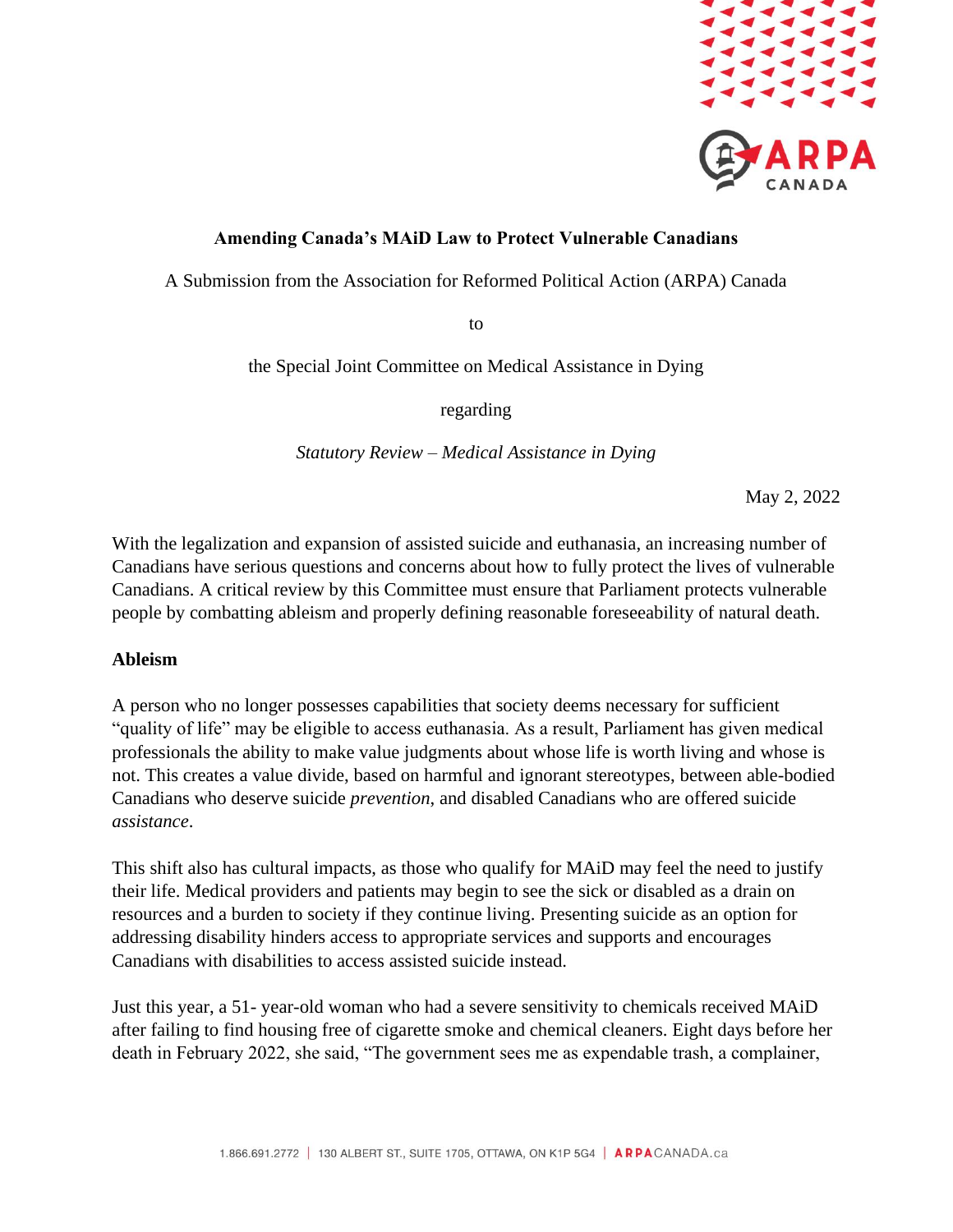useless..."<sup>1</sup> Disability is challenging, but there are many ways that Canadians with disabilities can still live a valuable, dignified life. Canadian society and government have a duty to ease our fellow citizens' suffering by providing adequate supports rather than devaluing their lives and offering MAiD.

Bill C-7 created an ableist system which ignores the concerns of vulnerable groups and allows for neglect of those with disabilities who are eligible for MAiD. United Nations human rights experts expressed alarm at the push to enable access to MAiD for those with disabilities stating, "Disability should never be a ground or justification to end someone's life directly or indirectly."<sup>2</sup> The Vulnerable Persons Standard was signed by 147 groups and individuals, citing concerns about Bill C-7's ableist approach and its effect that Canadians with disabilities no longer need to be protected and supported, but can be euthanized instead.<sup>3</sup> These concerns were largely ignored by Parliament.

# **Recommendation:**

MAiD must be decoupled from disability and reserved as an option that is strictly limited to those who are suffering at the very end of their lives. This can be done by:

- Amending the eligibility criteria in section 241.2(2) by adding "(d) a medical practitioner who is a specialist or holds a subspeciality in the condition that is causing the person's suffering provides a written opinion that the person's prognosis is six months or less" and
- Deleting subsection 241.2(3.1) (safeguards for persons whose death is not foreseeable).

# **Reasonable Foreseeability**

If Parliament fails to protect against ableism through the previous recommendation, "a person whose natural death is reasonably foreseeable" must be clarified to ensure that it is consistently and appropriately applied, as it is far too broadly interpreted. At least one doctor interprets it to mean that natural death would occur up to 10 years in the future.<sup>4</sup> Further, the Canadian Association of MAiD Assessors and Providers argues that the term "reasonably foreseeable" means "reasonably predictable," and that it does not mean a person must be terminally ill or expected to die within a set period of time.<sup>5</sup> This can cause patients to be placed on the fast track for MAiD instead of the slow track even if their death is not imminent. As such, these fasttracked patients do not have adequate time to reflect on their request for help to end their life or to receive supports for a meaningful amount of time before receiving MAiD. The Canadian Society of Palliative Care Physicians argues that even a 90-day waiting period may not be

<sup>&</sup>lt;sup>1</sup> Avis Favaro, "Woman with chemical sensitivities chose medically-assisted death after failed bid to get better housing," *CTV News,* (April 14, 2022).

<sup>&</sup>lt;sup>2</sup> "[Disability is not a reason to sanction medically assisted dying](https://www.ohchr.org/en/press-releases/2021/01/disability-not-reason-sanction-medically-assisted-dying-un-experts?LangID=E&NewsID=26687) – UN experts," *United Nations,* (January 25, 2021).

<sup>&</sup>lt;sup>3</sup> "[Vulnerable Persons Standard](http://www.vps-npv.ca/stopc7)."

<sup>4</sup> Joan Bryden, "Experts concerned Ottawa has revived uncertainty over meaning of foreseeable death in assisteddying bill," *The Globe and Mail,* (March 3, 2020).

<sup>5</sup> ["The Interpretation and Role of "Reasonably Foreseeable"](https://camapcanada.ca/wp-content/uploads/2022/03/The-Interpretation-and-Role-of-22Reasonably-Foreseeable22-in-MAiD-Practice-Feb-2022.pdf) in MAiD Practice," *Canadian Association of MAiD Assessors and Providers,* (February 2022).